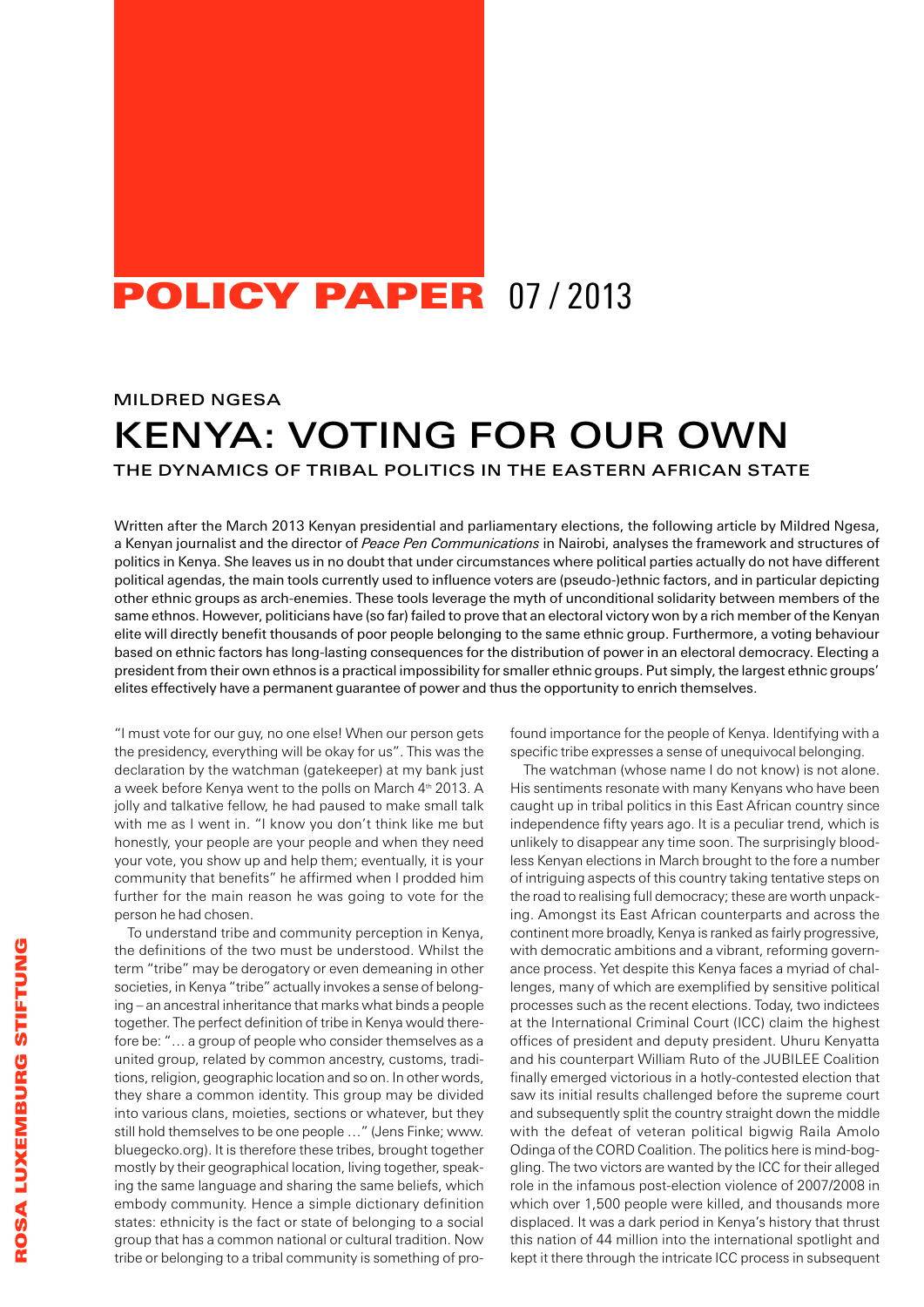years. Today, Kenya is emphasising the concept of healing and reconciliation amidst a conglomerate of judicial and security reforms necessitated by the promulgation of a new constitution in 2010. The country is balancing precariously atop a great heap of historical misgivings that unfortunately remain with its people. One such misgiving is the question of tribalism – politically instigated tribalism. Contrary to popular belief that this may be a notion perpetuated by the less-educated class of Kenyans, concerns of ethnicity are so deeply embedded in Kenya's DNA that they transcend boundaries of class and intellect.

## They are abusing us!

Some weeks before the elections, a close lawyer friend called me from outside Nairobi, sounding distraught. "Mildred, they are abusing us; they are saying that they snatched the presidency from us since independence and they will never let us lead. They are abusing us! We must make sure that our man wins!" An accomplished lawyer with a doctorate to boot, my friend had sunk into the ethnic cocoon and was lamenting the treatment of her community by other communities perceived as enemies. She was drawing from the deep well of ethnic loyalty in support of the community's preferred candidate. Like the watchman at the bank, she was bent on getting "her person" elected, to the detriment of other communities, and assumed this victory would ultimately benefit her. To understand the ethnic arithmetics on Kenya's political scene, let us take a look at the issues that defined Kenya's 2013 elections. Kenya is said to have 42 tribes. According to the 2009 census, Kenya's population was 38,000,000. Table 1 shows a run-down of the biggest tribes in Kenya, who only identify themselves as "Kenyan".

| Rank           | Tribe         | Population |
|----------------|---------------|------------|
|                | Kikuyu        | 6.622.576  |
| $\overline{2}$ | Luhya         | 5,338,666  |
| 3              | Kalenjin      | 4.967.328  |
| 4              | Luo           | 4.044.440  |
| 5              | Kamba         | 3,893,157  |
| 6              | Kenyan Somali | 2,385,572  |
| 7              | Kisii         | 2.205.669  |
| 8              | Mijikenda     | 1.960.574  |
| 9              | Meru          | 1,658,108  |
| 10             | Turkana       | 988.592    |
| 11             | Masai         | 841.622    |
| 12             | Kenyan        | 610.122    |

#### Table 1. Population of the biggest tribes in Kenya

Source: Kenya Population Census 2009

It should be noted in relation to category 12 above that recently, owing to the mounting inter-tribal tensions in Kenya and the overriding impact of negative ethnicity, a significant part of the population now opt to downplay their tribal identity and prefer the largely perceived notion of being "neutral", thus identifying themselves only as "Kenyans".

According to the country's electoral body, the Independent Electoral and Boundaries Commission, voter turnout for the recent elections stood at 87 percent, with slightly over 12 million voters out of the 14.3 million registered turning up to vote on election day. The polls were a litmus test for the reforms introduced by the government under the new constitution following the infamous post-election violence. Mounting anxiety that the 2013 elections would once again spark violence and ethnic tension was all too real. This is because tribal and ethnic lines were clearly marked in the previous, failed elections that saw the birth of a coalition government between the outgoing president, Mwai Kibaki, and the outgoing prime minister, Raila Odinga.

## Power and tribal groupings

Tensions ran exceptionally high between the Kikuyu of Central Province and the Luo from Nyanza Province, where the former prime minister, Raila Odinga, hails from. Even though international intervention and locally-instigated peace-building efforts and community cohesion drives were a source of light in the dark years that followed the post-election violence, the underlying tensions remained, as exemplified in ethnic patronage and tribal political groupings. Then there is the thorny question of the ICC. Initially, emotions were raw for quite some time when it was revealed that hefty politicians like Uhuru Kenyatta and William Ruto would be summoned to The Hague to answer charges on crimes against humanity committed during the post-election violence. Uhuru Kenyatta's Kikuyu community, apparently the largest tribe in Kenya, and William Ruto's Kalenjin community, considered the third-largest, were at loggerheads during the post-election violence, amidst the wave of killings and displacement that occurred. In fact, the two tribes were pitted one against the other in the violence that reinforced their sworn enmity, which dates back as far as the colonial era. A number of theories have been advanced to defend this stance.

One of the most sustained debates is based on the fact that the Kikuyu, who were the first to hold power through Kenya's post-independence president, Jomo Kenyatta, allegedly squandered land initially belonging to the Kalenjin who are widely distributed across the Rift Valley. When Kenya attained independence in 1963, it is said that the incumbent government led by Jomo Kenyatta awarded large chunks of land belonging to the Kalenjin to well-connected Kikuyus as well as a significant number of wealthy white settlers who were "sympathetic" to the Kenyatta government. This was allegedly done without due compensation to the Kalenjin community in the Rift Valley, a region considered as the "bread-basket" of the country characterized by its arable, fertile, lush environment and reliable rainfall. It is from here that the hostility between the two communities is said to have emerged. This historic land-based hostility between the two communities remains as contentious now as it was then.

Professor Edward Kisiangani, a Kenyan political historian and a senior lecturer at Kenyatta University, as well as an impassioned commentator on issues of ethnicity, is adamant that historical injustices make it almost impossible for Kenya to awake from its ethno-political slumber. He explains: "It stems from 1963 when the first president of the republic took power. Mzee Jomo Kenyatta and his Administration unequally distributed the national cake at the end of colonialism in a system of exclusion that saw his Central Province get the lion's share to the detriment of other communities. This system distorted history claiming that those who fought for independence mainly came from Central Province and thus it entrenched a sense of entitlement that resources and power belongs to a specific group. Power was therefore 'naturalised' to belong to a certain group; if they had power and had more of their people in government, then the community will control more of the resources and wealth."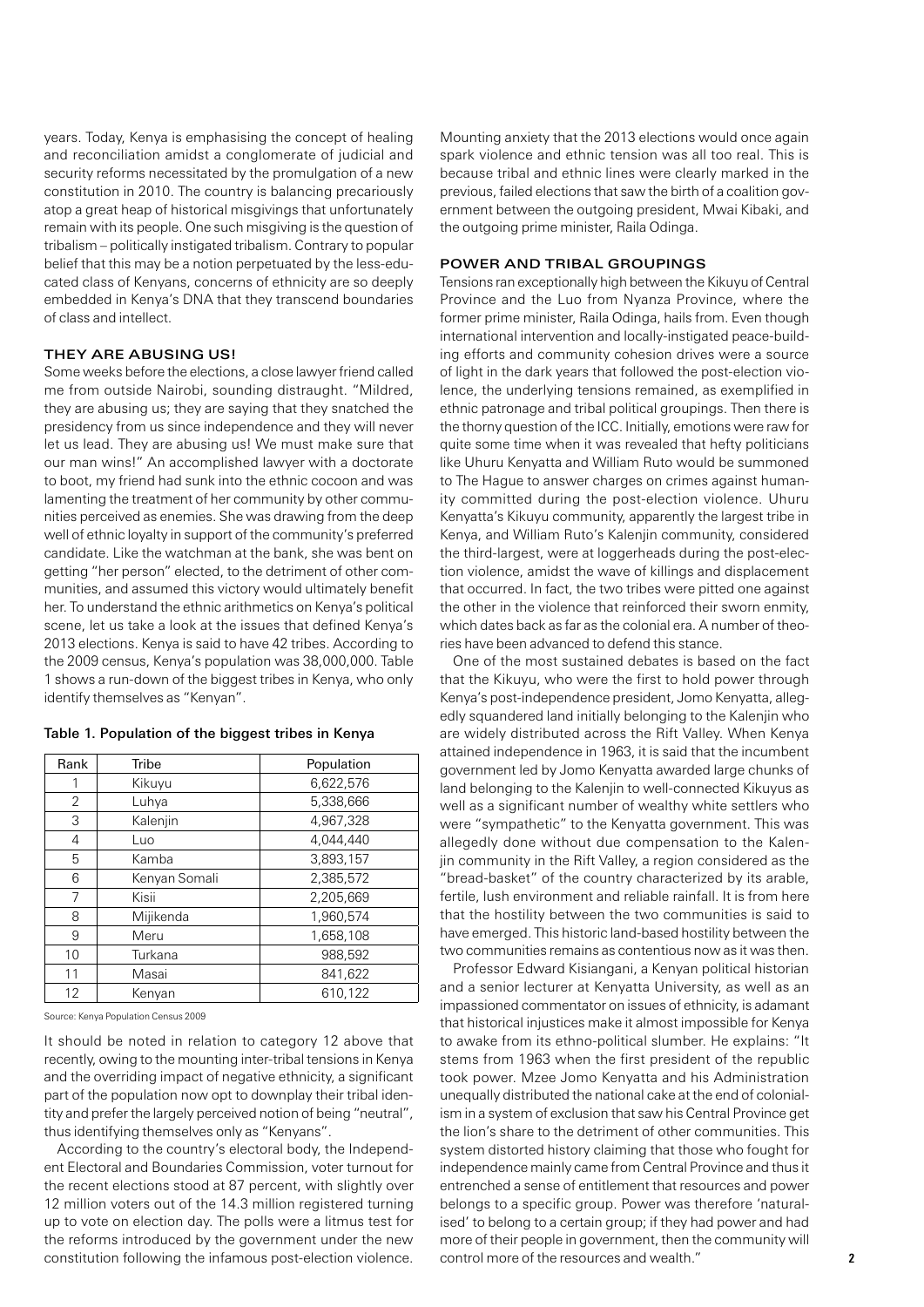Curiously, he says, it is this same sense of entitlement that has dogged Kenya for the last 50 years of independence, through four post-colonial presidents to date. The fourth and current president is the son of the founding father of the nation, Mzee Kenyatta, a Kikuyu from Central Province, while the second president was Daniel Arap Moi from the Kalenjin community. The outgoing third president, Mwai Kibaki, also from Central Province, is said to have been a close personal ally of the founding father: hence the assumption that he worked closely with those who assured the current president, Uhuru Kenyatta, of victory in the last elections. This all begs the question: how deeply is tribalism ingrained into Kenya's political landscape? Just how deeply entrenched is this ethnic entitlement that it has such immense power as to distract the electorate from more pressing issues? Is the Kenyan tribal division irredeemable? Does it mean that Kenya will always view political leadership through a tribal lens?

After the post-election violence in 2008, it seemed that many Kenyans wanted justice for the victims and survivors of the violence and were particularly keen that those responsible for the violence be prosecuted. But this was before politics became embroiled in the ICC debate, and the two accused Uhuru Kenyatta and William Ruto forged common ground so as to purposely distract us from that ICC debate. They achieved this by attracting attention instead towards their "innocence" and by rallying the two large communities, the Kikuyu and the Kalenjin, behind their ambitions. To many pundits, the coming together of Uhuru Kenyatta and William Ruto prior to the elections was in essence a leap of faith aimed at discrediting the ICC process and proving their innocence through their ability to unite the two communities that had previously been bitter enemies, especially during the post-election violence. It is interesting to understand how the duo succeeded in garnering public sympathy despite the serious allegations of gross violations levied against them by the International Criminal Court. According to the international criminal lawyer Dr Godfrey Musila, who is also the director of the African Center for International, Legal and Policy Research in Nairobi, the Kenyatta/Ruto pact (read Kikuyu/Kalenjin union) would never have happened without the ICC case. It is by using the ICC case in their power play that the two inductees won the support of the people and subsequently sailed into office.

Dr Musila describes the process: "In a well cultivated political strategy, there began a sustained misinformation about the ICC process to the public who actually had no knowledge of the ICC. The court was presented as a Western ploy, out to 'finish' innocent Africans. It was marketed as an enemy of the two communities that even at some point, the politicians aligned to the two (Uhuru Kenyatta and William Ruto) invoked pre-independence events like the incarceration of the 'Kapenguria 6' freedom fighters who included Uhuru's father Mzee Kenyatta as a repeat of the West's intentions to 'finish' the Kikuyu community. The 'Kapenguria 6' freedom fighters were six leading Kenyan Nationalists who were arrested in 1952, tried at a remote northern town called Kapenguria in 1952- 1953 and imprisoned thereafter. The 'Kapenguria 6' included revered freedom fighters Bildad Kagia, Kungu Karumba, Fred Kubai, Achieng Oneko, Paul Ngei, and Kenya's first post-colonial president Jomo Kenyatta. Therefore, in invoking the sufferings of the 'Kapenguria 6', politicians whipped out emotions from the community by mis-informing the people that the ICC process was a replica of this event where their 'inno-

cent sons' (read Uhuru Kenyatta and William Ruto) were to be incarcerated for fighting for the rights of their people. The court was presented as an enemy of the Kikuyu and the Kalenjin because the two communities had enjoyed the privilege of holding office – the Kalenjin through 2nd President Moi and the Kikuyu through President Jomo Kenyatta and President Kibaki. This plan seems to have worked very well in duping the people. It was therefore the ability of the political class to whip such deeply rooted emotions from the people that led the voting class to think with their emotions rather than with their heads and 'forget' the initial grievances that led to the ICC process and instead, install their sons who were allegedly being 'hunted down' by the West." In other instances, the March 4<sup>th</sup> elections were viewed by many western analysts as some sort of "referendum against the West" by the people of Kenya. Dr Musila does not entirely agree with this notion, stating instead that the ICC issue was only a contributing factor. The main culprit was the devil of negative ethnicity, which gives some communities a sense of power over others.

#### The power of the presidency

"The seeds of ethnicity and tribal affiliations were sown much earlier, before many of us were born. The nature of the Kenyan presidency is such that fortunes are quite closely tied to political power. Development has followed the presidency or the president's community. Political elites and clever tribal chiefs have perfected the art of exclusionary politics in that the tribe in power takes the lion's share of resources, holds most of the positions in government and therefore plays into the mentality of the people that it is indeed 'their community' in power", says Dr Musila. This is the major factor that was overlooked by the ICC in the first four years of instituting international criminal justice processes in Kenya. The court needed to focus specifically on working with the local communities (who constitute the bulk of the electorate) to educate and empower them about the international criminal justice process. This would subsequently shield them from the manipulative, ethnicallybased politics perfected by tribal chiefs and politicians.

Dr Musila states: "As the ICC process unfolds, it is a difficult road for the Court to counter the misconception that has already been entrenched into the minds of the people especially the population that voted in President Uhuru Kenyatta and his deputy, William Ruto. The main consistency the ICC should have is to maintain the focus on the victims. It is the vulnerability of victims and the failure gap by the ICC to educate the masses on the validity of the court's process that left them even more vulnerable to the manipulation by other political approaches." But with or without the ICC case, it has been the norm in Kenya's 50 years of independence for tribal politics and ethnicity to take centre stage every five years during elections. The country has gone through many political upheavals which should ideally have been sufficient to put the people off a tribal mentality that seems to pervade all efforts towards cohesion and ethnic harmony.

Atieno Ndomo regrets that Kenyans suffer from selective amnesia every five years when the madness of election campaigns kick off. "We know very well that it is not necessarily true that I will benefit if the president comes from my community. We know that we elect them to office and suffer in our poverty until the next five years when the politicians show-up to whip-out emotions once again. We surely have to resolve to do things differently from how we have been doing them," says Atieno, a social, economic and policy analyst. "While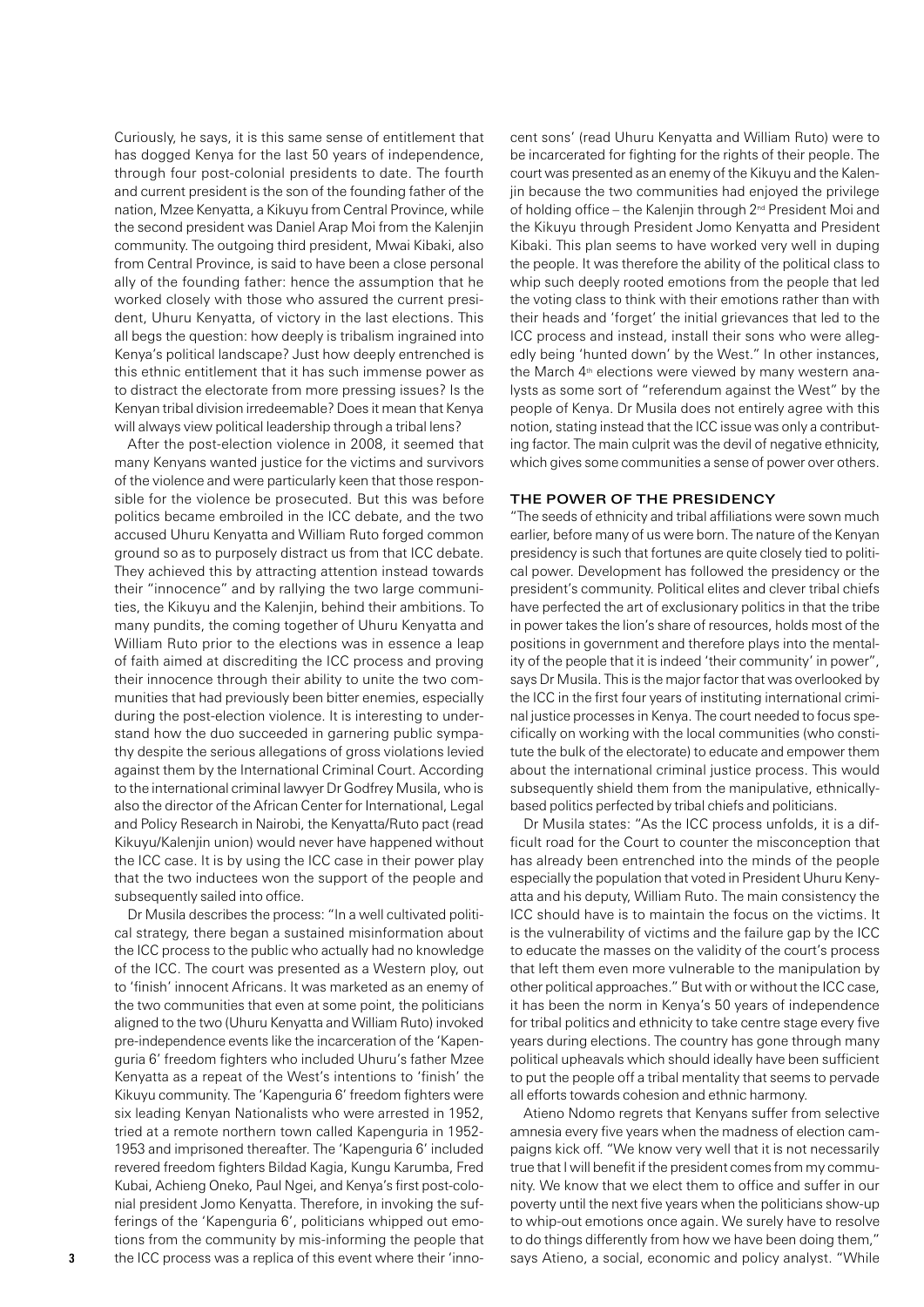ethnic affiliations have infiltrated how we do everything in this country, we must be brave enough to ask ourselves if it has sorted out the many problems that we have and the answer is a loud 'NO'. Diversity is not a problem, it can in fact be used as a massive strength, however, we must strengthen our structural systems to make sure that they work and people begin to believe in them." But seeking solutions without solving the root causes of the problem becomes an exercise in futility. This is what Kenya has been doing for eons, since open discussions and debate on ethnicity took centre stage. For many academics like Professor Edward Kisiangani, embracing the future of ethnicity-free politics in Kenya will be achieved by strategically challenging a past that brainwashed Kenyans into adopting tribal affiliations to the extent of not thinking beyond ethnic lines. One of the commonly perpetuated fallacies, as advocated by the watchman at the bank, is that when "our person" is elected, the community will benefit. It is a façade that has clouded the judgment of many during their lifetimes, hindering them from empowering their minds by understanding the true essence of democratic governance and service delivery. There are so many pressing issues in Kenya today that are obviously not being remedied by the politics of ethnicity. Kenya's unemployment rate stood at 40 percent in 2008, with an ever-growing, restless under-25 population living in the country's most populous cities of Nairobi, Mombasa and Kisumu. With unemployment comes the growth and expansion of informal slum settlements that exacerbate the rate of crime in the big cities. Car-jacking, violent robberies and gang crimes have become rampant in the cities, to the extent that some areas are considered no-go zones past a certain time of day or night.

The pain of unemployment has no doubt produced this increase, though it should be noted that in early June 2013 the Kenya Police Department released a report stating that the crime rate in the country had in fact gone down. The report indicated that there were 30,285 crimes reported between January and May this year as against 33,538 in the same period last year and 31,055 in 2011. The statistics showed there was an increase in cases of robbery and homicide with a slight decrease in economic crimes and others involving stealing, dangerous drugs, vehicle thefts, criminal damage, burglaries, stock theft, offences against morality and theft by servants (Standard Newspaper, June 5<sup>th</sup> 2013).

The above report indicates a restless population, disillusioned by successive governments' failure to deliver on their promises of providing jobs and employment opportunities in order to improve the standard of living. These are the desperate pleas of a struggling population collapsing under the weight of disturbingly corrupt regimes and big political family names that seem to be amassing more wealth even as the poor get poorer. In the last ten years, this country has borne the brunt of institutionalised corruption such as the Goldenberg and Anglo-Leasing scandals that continue to cost the taxpayer billions of Kenyan shillings – all this under the watch of successive governments that have played the ethnicity card to their advantage and used their positions to gain greater power, control and resources.

### "Imaginary ecstasy" among the poor

Ironically, this disgruntled population is the same population whose ethnic emotions are whipped up every five years during elections to line up at the ballot box and get "their person" to power. It is indeed a tragic sequence of events –

a trend that Professor Kisiangani apologetically refers to as "conscious masturbation" of the poor. "It is the whole brainwashed mentality of hear no evil, see no evil when one of our own is in power. It is in the imagination that when one of my tribesmen is in power then I will also 'eat' alongside him. This imagination of eating alongside the person in power just because you are from the same tribe is what causes 'conscious masturbation' – an imaginary ecstasy where they (the poor) desire and salivate because their brother (tribal kin) is in power. It is a very unfortunate reality in Kenya", states the professor. He attributes this reality to the widely-held perception of the two communities who have so far held power in Kenya since independence: the Kikuyu and the Kalenjin. Whilst on one hand the two tribes may feel a sense of entitlement to wield power, the other forty tribes – presumably feeling isolated from power – live under the illusory hope that their community will one day have the chance to occupy those same corridors. The closer one of their own gets to power, the more they feel vindicated as a community.

Professor Kisiangani likens this power game to the only beautiful girl in the village, coveted by many suitors; the suitor who wins her is the one who controls the power that comes with the top prize. Sadly, this is the mentality that defines political leadership and governance in Kenya and consequently economic power. It should be noted that in the twenty years since Kenya adopted multi-party democracy in 1992, it has harboured the noble intention of levelling the playing field of power to make a truly democratic space. Breaking away from the single-party rule of President Moi, whose reign ended in 2002, represented an ambitious effort by the then opposition to rid the political class of tribal and ethnic patronage and set the country on the road to a true and sustainable democracy. It is while on this road that the country saw the promulgation of a new constitution in 2010 which largely promised to uphold nationalism, to introduce devolution where power would be decentralized and taken back to the people, to uphold the rule of law, and to reform and strengthen institutions. Three years ago was indeed an exciting period in Kenya when the new constitution was adopted in 2010, a milestone moment considering the longevity of the previous post-colonial version.

#### A Constitution under threat?

Within the reform processes that were installed after the post-election violence, the constitution of Kenya 2010 was a ray of hope that strove to dismantle inequalities, offer equal opportunities to all, uphold patriotism, and uphold the rule of law. Sadly, the honeymoon phase in which the achievements of the new constitution were celebrated has been rather short. A matter of months since it was promulgated, the country was already facing challenges from politicians and legislators attacking various clauses that sought to tame the powers of leaders and question their integrity and credibility. For instance, in the run-up to the elections in March 2013, Chapter 6 of the constitution on integrity in leadership was under threat from the glaring anomaly of Uhuru Kenyatta and his counterpart William Ruto running for higher office although they had not been cleared of charges brought by the ICC. Efforts to uphold this Chapter were however thwarted by legislators in parliament, which of course paved the way for the two to run for office; the rest is history.

Speaking on the above issue before the elections, the Chairman of the Commission for the Implementation of the Consti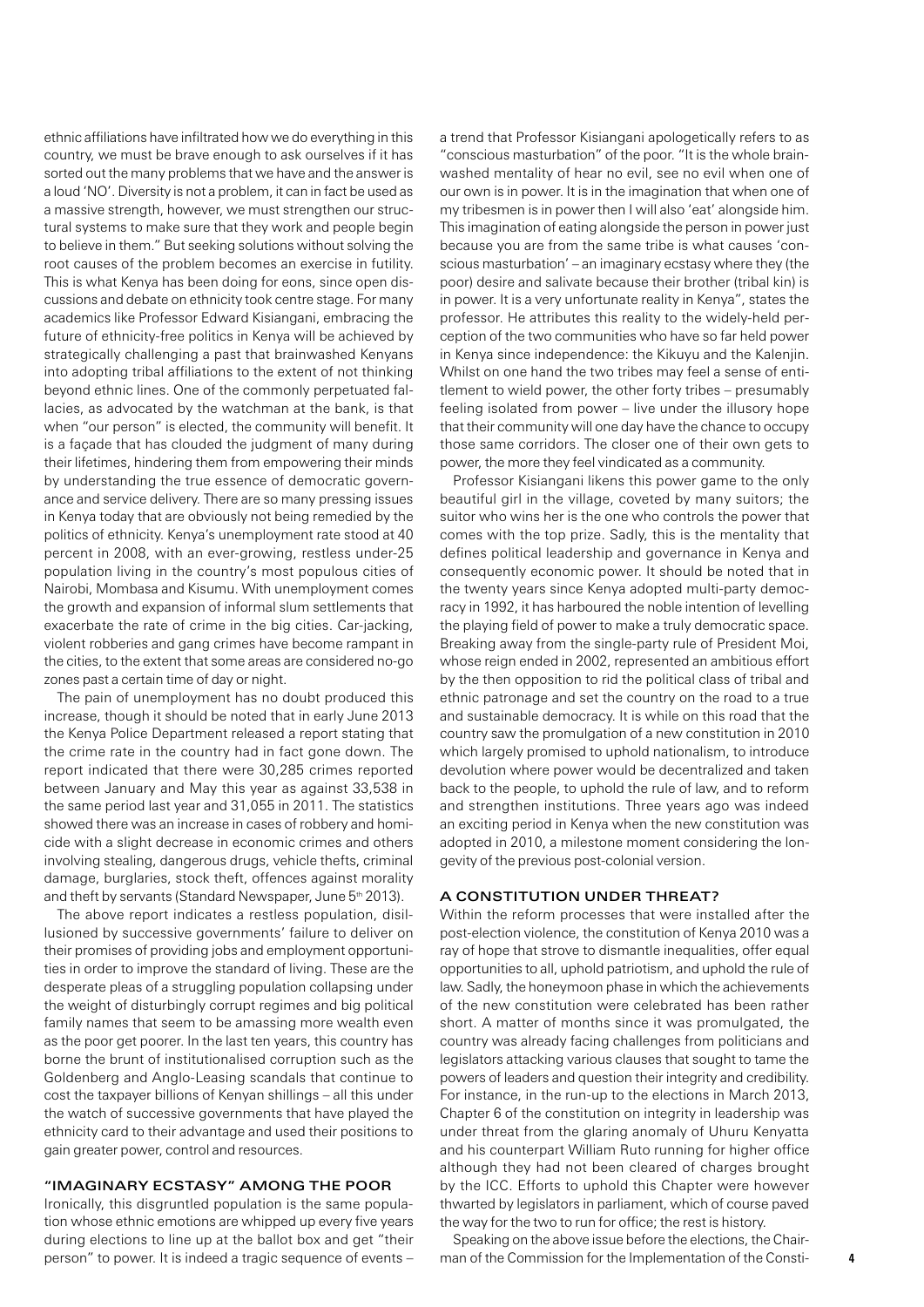tution Mr Charles Nyachae had optimistic expectations of how the government and the citizens would uphold the supremacy of the constitution, but remained wary of the many efforts to derail the process of implementing the constitution, mainly by the ruling class. "Call me an optimist but I am convinced that instilling the constitution and legal framework and institutions needed in the reform process and for every duty bearer to do what they are needed to do then Kenya does not necessarily need to slide back to the events such as those we saw in the post elections violence of 2007/2008", he stated. Mr Nyachae said that the country had learnt its lessons and was on the path to some sizeable, positive reforms. "Although there still looms inappropriate regard to the law and lack of obvious commitment to the constitution, there is still room for especially those running for elective office to remain loyal to the requirements and prevent a flaw in the process." His optimism was however not shared by Adsango Chesoni, the executive director of the Kenya Human Rights Commission and a former commissioner with the Committee of Experts that delivered the new constitution in 2010. Adsango was particularly irked by the fact that the legislative assembly had massacred Chapter 6 of the constitution, leaving room for the two men indicted by the ICC to run for office.

"I am so disappointed because it seems that we are rolling back on the gains that we made in the new constitution. Things that are critical to ensuring integrity in leadership especially after the post-elections violence are now being trivialized. Just look at how they massacred Chapter 6 of the constitution on leadership and integrity. They watered it down so much to suit them that it almost ceased to make sense", Adsango said of parliamentarians and law-makers who, through the parliamentary legislative process, loosened the integrity requirements for elective office. Their intention was clear. "Integrity must apply to both elective and non-elective office and when we have a group of people manipulating the law to suit their own selfish gains, who knows what will happen at the ballot?" Such was the delicate balance before the elections of March  $4<sup>th</sup>$ . Many analysts saw these matters as the starting point for discrediting the constitution and manipulating it for the selfish gain of the few. Today, with the new government in place, challenges to the implementation of the constitution persist. Currently, one such challenge is installing the devolved system of government. Many already see this process being frustrated by a powerful few who are opposed to letting go of controlling resources in favour of the many. These are the same powerful few who seemingly control ethnic and regional loyalties and are keen to reserve the control of power and resources for specific ethnic communities.

It is a challenge that has many analysts and policy makers like Dr Godfrey Musila particularly worried. "Devolution must be upheld in the constitution so that the control of power and resources can be evenly distributed back to the people in the regions. If we are able to do this, then we shall dilute the shine off the presidency and in turn dilute the pre-occupation with ethnic tribal affiliations", says Musila. Atieno Ndomo believes: "If we give the regions the control of what rightfully belongs to them then we will decentralize power and people will not care what happens in the capital city Nairobi. Political elites will be minimized because people will control their own resources. But unless we do this, we are still in submerged in tribal cocoons." These are a few of the many challenges Kenya faces in implementing the "devolution of power" clauses within the constitution, by means of which power and the control of

resources are to be decentralised in favour of the newly-created county governments. So far, empowering and enhancing the capacity of county governments and ensuring the smooth transfer of this power to the people seem to be the biggest challenges. The process is politically extremely demanding and will take time to be fully realized. Atieno Ndomo sees change as being at the heart of Constitutionalism, something that ought to be upheld and protected at all costs. "Devolution is under threat because the few people who are in the heart of manipulating their communities and controlling resources do not want to see this change happen. That is why we have to be alive to protect the constitution."

## WE MUST SINK DEEPER!

But taking a rather radical approach and looking at the successive governments of and responses from the Kenyan electorate, Professor Kisiangani says the only solution for Kenya is to degenerate into a worse crisis before finally cleaning up its ethnic mess in a fresh start. "Judging from how bad these tribal chiefs play the game of dirty politics, I think the wound of 2007/2008 was not deep enough to snap us out of our tribal affiliations. The injury was not deep enough to cause us such pain that we would have no choice but to get out of the tribal and ethnic bondage we are in. Look at these people (politicians and legislators) fighting devolution; if they really wanted power to go back to the people as devolution stipulates, would they really be fighting devolution?", asks a visibly agitated Professor Kisiangani. His rather unsettling sentiments stem from the fact that the post-election violence may not have impacted so deeply on the Kenyan mentality as to force a shift from tribal allegiances to intellectually competitive systems of governance and thus stem senseless bloodletting and ethnic bigotry. In order to shake the status quo of class consciousness and force a major paradigm shift in this regard, the professor argues, the country may need to sink into an even worse crisis and then be "forced" to clean up the mess. "Take the French revolution of 1789 for example, it is through that very bloody encounter that a new sense of governance was mooted and adopted. The social injury must reach a maximum level for us so as to force us out of this tribal stupidity and embrace a change of perception."

He takes issue with the educated class and with civil society who need to make more effort to empower the people and caution them against destructive politics. "Even though we have a good constitution now, it is a great starting point but we are not yet out of the woods. It is up to us the educated to educate the ordinary Kenyan and empower them with their rights so that they are not taken advantage of by their tribal chiefs. Unless we do this, then people will always live with the mentality of voting for 'their own'", says Professor Kisiangani. Recently, two months after the victory of Uhuru Kenyatta and William Ruto as Kenya's 4<sup>th</sup> president and deputy president, I once again spoke to the watchman at my bank about how his life had improved since "one of their own" had ascended to power. He did not look so amused by my question but instead shrugged nonchalantly that life must go on. As I passed him, he looked the very picture of yet another dejected Kenyan who had been let down by "one of his own" but who nonetheless found it almost impossible to shake off his tribal loyalty.

Mildred Ngesa is a Kenyan journalist and the founder and director of Peace Pen Communications.